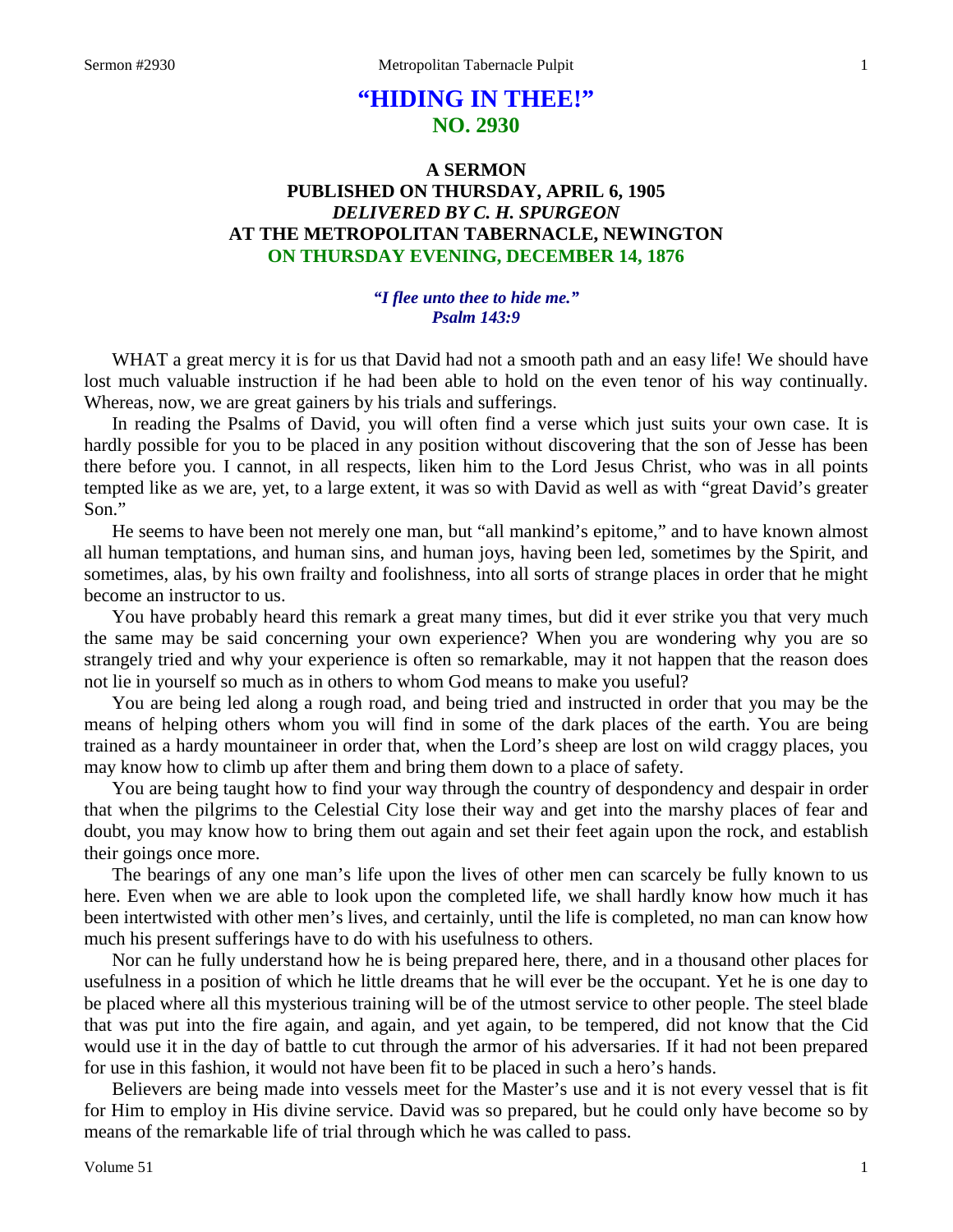Whenever we read the story of David's life, or note in the Psalms where he went and what he did, we should not merely notice how David acted and suffered, and what he did while undergoing the suffering, but we should try to so study his experience as to be able to do as he did if we are placed in circumstances similar to his.

Avoid his sin—let that be a beacon to warn you—but imitate his virtues. Pray the Lord to make you a partaker of the fullest measure of the grace which the psalmist possessed, but never look at his life as you gaze at a statue—merely to admire it and to say how beautifully it is wrought—but look at it as a boy should look at his copy, that he may imitate it.

Look at it as the soldier looks at his leader, that he may march step by step as he sets him the example. And above all things, always keep your eye on David's Lord and Master, lest even David should be the means of misleading you. Let your admiration both of David and of the Lord Jesus Christ be practical—there is far too much of that kind of religion which consists in merely admiring other people, or in seeing what we ourselves ought to be, or in regretting that we are not what we should be.

But true godliness is manifested as we bring forth the fruit of the Spirit by being and doing that which we feel we ought to be and to do. To this end, gracious Spirit, be pleased to help us! Let us give to our text that sort of meditation which shall all the while be aiming at a practical result—and while we see how David fled to his God in the time of trial, let us each one also make this resolve, in the strength of the Holy Spirit—"I also will do the same as David did. I will flee unto God to hide me."

In our text we have David's declaration to the Lord, "I flee unto thee to hide me." We also ought to do as David did, but no man will do this unless he has the five things of which I am about to speak.

**I.** And first, no man will ever flee unto God to hide him unless he has A SENSE OF DANGER.

David was in danger from many cruel enemies and he fled to God to hide him from them. You and I may not be in any such danger as that, physically. We live in a country where, happily, we are protected from such a danger as that—at least, the most of us do—but there are other dangers to which we are exposed. David fled to God to hide him because he realized the danger in which he was placed and we shall only flee to the Lord to hide us when we realize our own personal peril.

We are all well aware that *many persons have perished because they have not realized their danger*. You know how often this is the case. Men have gone, without any thought of peril, into places where there have been pestilential odors or the seeds of deadly diseases. If they had known what was there, they would not have gone in that direction, or they would have taken various precautions to guard themselves from infection. But in ignorance of their peril, they have breathed the fatal air, and have gone home to sicken and die.

Many a gallant ship has struck upon a hidden reef, or upon a sandbank that was not marked on the chart. I have never heard of any vessel being wrecked through its officers keeping too good a look-out. Nor do we often read of ships being lost because the captain was too anxious to keep far away from the treacherous sands and the dangerous headlands.

But we often hear of wrecks which have occurred through the captain's ignorance of the danger to which his vessel was exposed. Every now and then, we learn that some obstruction has been encountered upon the railway as the express train has came rushing along. If the driver had but known that the permanent way, as it is called, was out of order and that there would be a collision if he did not stop the train, he would have done all that he could to avoid such a calamity—but because he did not know that he and his passengers were in danger, he went on as though all had been well—and the most terrible consequences ensued.

Many have perished—I am using the word, "perish," in the ordinary sense—because they have not known that they were in danger. And we know (oh, that it were not so!) that concerning spiritual things, there are millions of our fellow countrymen who are in danger of the eternal wrath of God, yet they are not conscious that it is so.

They know that they are living in sin and they have some dim perception that sin is an evil thing in God's sight, yet they are not fully conscious of what sin is. Many of them do not know, in the full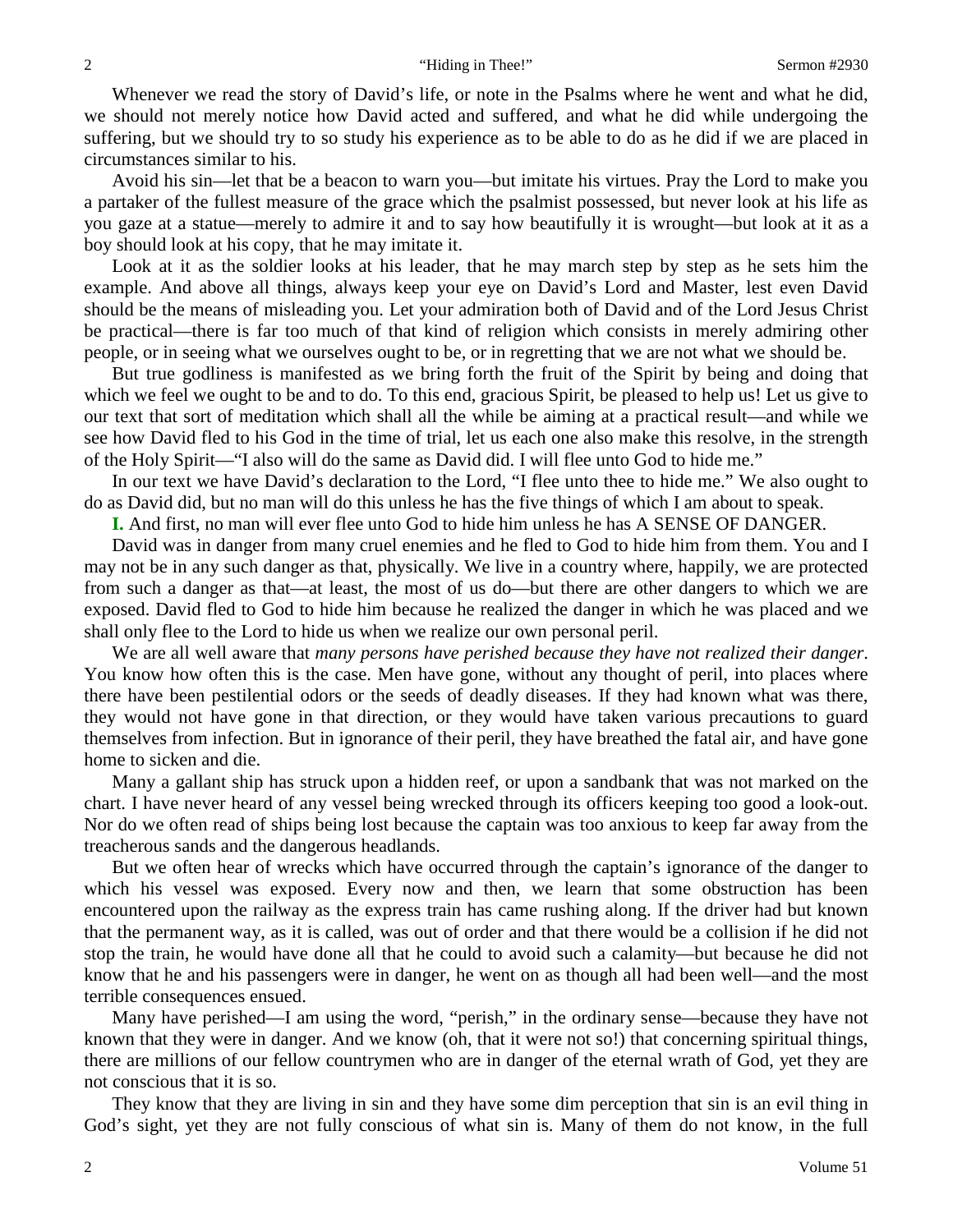meaning of the word, that they are sinners. See how contented they are with their fancied righteousness, conceiving themselves to be in perfect safety—and all the while they are in the utmost peril.

They eat and they drink, they are married and they are given in marriage, as though such a state of things would last forever. Talk to them concerning the last dread conflagration which is to consume the world and they will laugh you to scorn, and cry, "Peace and safety," even though sudden destruction is coming upon them.

If we could once make men realize that they are in danger, there would be some hope that they would seek to escape from the peril that threatens them. But we cannot make them believe in its reality and certainty. They are unbelieving with regard to such disturbing news. If we cried aloud to them, "Peace, peace," although we know there is no peace for them as long as they continue as they now are, they would probably believe us, for they lend their credulous ears to any superstition that seems to promise them a false peace. But if we try to warn them of their danger—danger of the most terrible kind—they will not, as a rule, be persuaded to listen to such unwelcome tidings—or if they do listen, they do not believe our message and they will not admit they are in danger.

If any such persons are present with us here—and I fear that there are some—I mean, those who have no sense of danger and yet have never trusted in Christ for salvation, let me remind you, dear friends, that your sins must inevitably bring punishment upon you. There is a Judge of all the earth who must do right—and every transgression of His righteous law must be followed by punishment, else why should there be a Judge of the earth at all, if He is indifferent to the iniquities of man?

Let me also remind you that your sin is holding you in its power and though, at present, you may not indulge in the grosser forms of vice, you are in great danger of going much further in the paths of sin than you like to think you will. You cannot stop in an evil course just when and where you please. You cannot say to sin, "Thus far shall you go and no further."

The beginnings of evil are like the letting out of water—and when the dyke is once broken and the pent-up flood is set free—it soon deluges the fields and perhaps, sweeps away multitudes of men and their habitations as well. Oh, that men could but realize that, while they are living in sin, they are always in danger of committing more sin, and yet more sin—going on from bad to worse and from worse to the very worst of all!

Many a young man would shudder with horror if he could foresee what he will yet become unless the grace of God shall prevent it. You have often seen that familiar picture of the child and the kind of man that he will yet become—either drunken or sober. If that child should be told that, one day, he would be like that red-faced old drunkard, he would not believe that he could ever grow to be as bad as that.

Neither will most young men, who are now living in sin, believe that they can ever grow to be what they will be if they continue in their present course. Yet that is the danger to which they are continually exposed—the danger of sin always producing yet more sin—and to my mind, it seems to be punishment of a most grievous kind even if there were no other, that sin should be allowed to breed within itself something yet more black and foul and filthy than it is itself—till, on the cancer of sin there comes yet another cancer, more foul and loathsome, and yet another, and another, and another, or till the man who was possessed with one devil becomes possessed with seven devils even more wicked than the first one was. There is this real danger, this grievous danger, in the case of every unconverted man or woman upon the face of the earth. Therefore, each one of them should cry unto the Lord, "I flee unto thee to hide me."

No man ever flees to God for shelter until he realizes that he is in danger, yet all men, whether they are the children of God or the children of this world, are in danger of one kind or another. As for the men of this world—the children of disobedience—they are in danger of the punishment which is due on account of their present sin and that awful growth of sin of which I have been speaking.

But are the children of God also in danger? Ask them and they will tell you that they are pilgrims to the Celestial City, which they will, in due time, reach by God's grace. But they will also tell you that all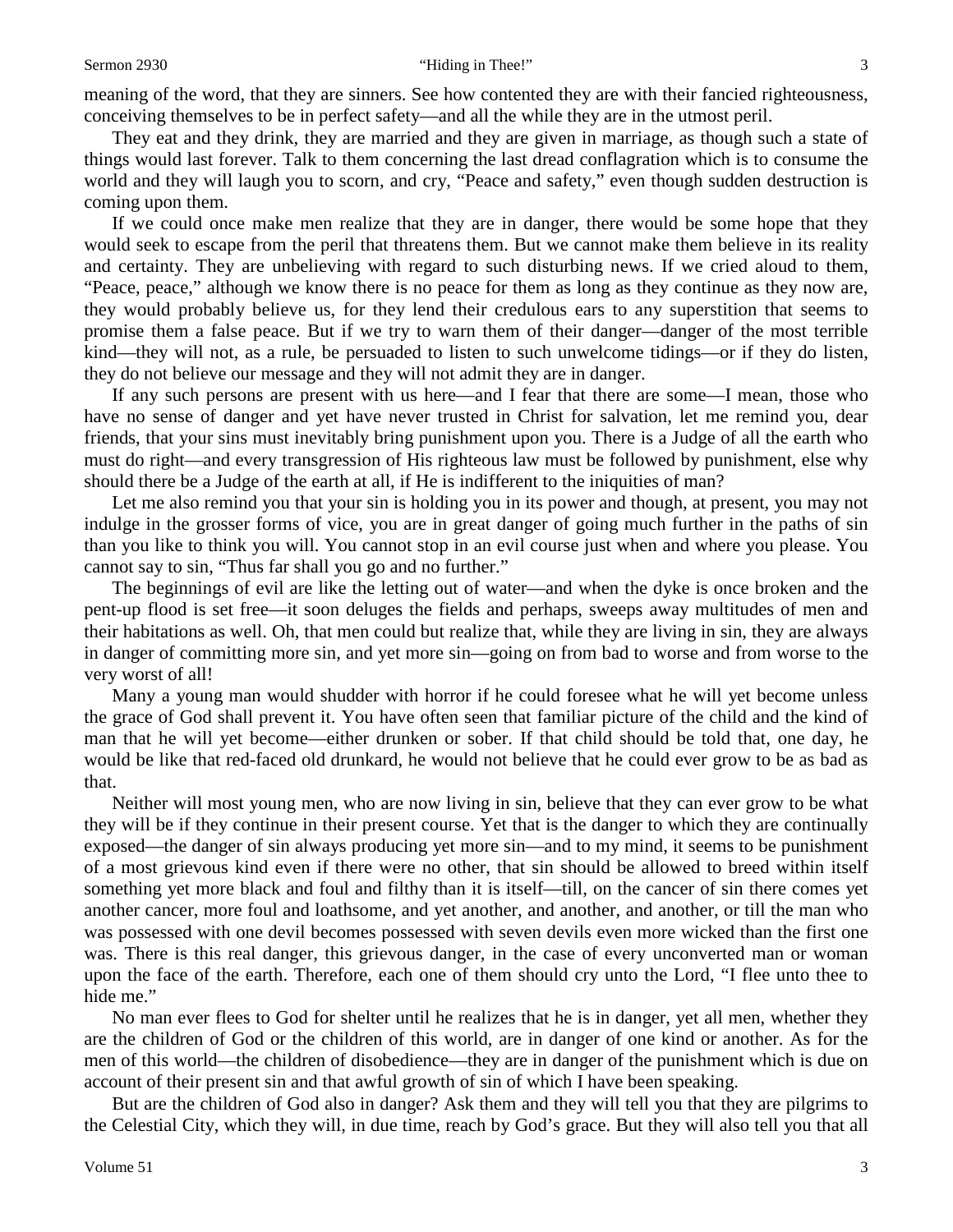along the road to heaven, there are dangerous places where the traveler might fall to his very grievous hurt—for instance, the descent in the Valley of Humiliation, with Apollyon waiting there, determined to slay or at least to wound the pilgrim.

Or the Valley of the Shadow of Death, a little further on, with its miry bog, and its hobgoblins, and all manner of terrifying sights and sounds. And then the Enchanted Ground, with its temptation to the pilgrim to sleep. And Vanity Fair, where there are all sorts of ill wares to allure and deceive the pilgrim. Dangers of every sort beset the followers of the Lamb—and they are only safe as they are divinely protected.

The moment you become a Christian, you are—

#### *"Safe in the arms of Jesus,"*

as far as your ultimate and final perseverance is concerned, but all the while you are on the road to heaven you must wear the armor provided for the good soldiers of Jesus Christ, for you are always exposed to danger from the adversary's arrows and sword. All the while that you are in the earthly pastures, you need the protection of the good Shepherd. Why? Because you are in danger from the roaring lion, who goes about seeking whom he may destroy and unless the Great Shepherd's rod and staff protect you, you will certainly be destroyed.

Let me also remind you that *some dangers are not readily perceived and those are generally the worst of all*. We may be able to keep clear of "the arrow that flieth by day," but who can guard himself against "the pestilence that walketh in darkness"? Possibly we do not fall into open sin, but the dry rot of gradual declension—the silent sliding away of the heart from Christ—who but God can guard us against that?

Many a man is caught in the invisible nets of Satan and well-nigh destroyed even while he dreams that he is safely pursuing the path that leads to heaven. Therefore do I sound the tocsin and ring the alarm bell again and again to remind you that we are all in danger, though some think they are not. Those are the very persons who are in the greatest danger of all because they think they are not in peril.

I wish I had the power to arouse all of you to a true sense of your danger with regard to spiritual things, for then you would, like David, flee unto God to hide you. You never will do that until you realize the peril in which you are placed and recognize that, so long as you are not abiding in Christ, you are in continual peril and that your only safety lies in fleeing unto God to hide you, even as the psalmist did long ago.

**II.** The second great need of a man, in order that he may flee to God to hide him, is A SENSE OF WEAKNESS.

A man who thinks that he can fight his own battles in his own strength will not flee unto God to hide him. *But we are, all of us, as weak as water if we are left to ourselves* and we soon show that we are quite unable to cope with our spiritual foes. The unforgiven sinner proves how weak he is by yielding at once to the tempter. He has a traitor within his own heart, who opens the gates to Satan and so he is easily overcome.

And the believer, though he has within him the new life which hates sin, is as weak as other men if he is left without the Spirit of God for a single moment. There is enough of the fire of hell in you, my brother—you who are the most spiritual and most like Christ—to set all hell aright again if the infernal fires were ever put out. You are inclined toward that which is good, but if the grace of God ever left you, you would be quite as much inclined toward that which is evil.

I will not quite say what Ralph Erskine said concerning himself,—

*"On good and evil equal bent And both a devil and saint;"—*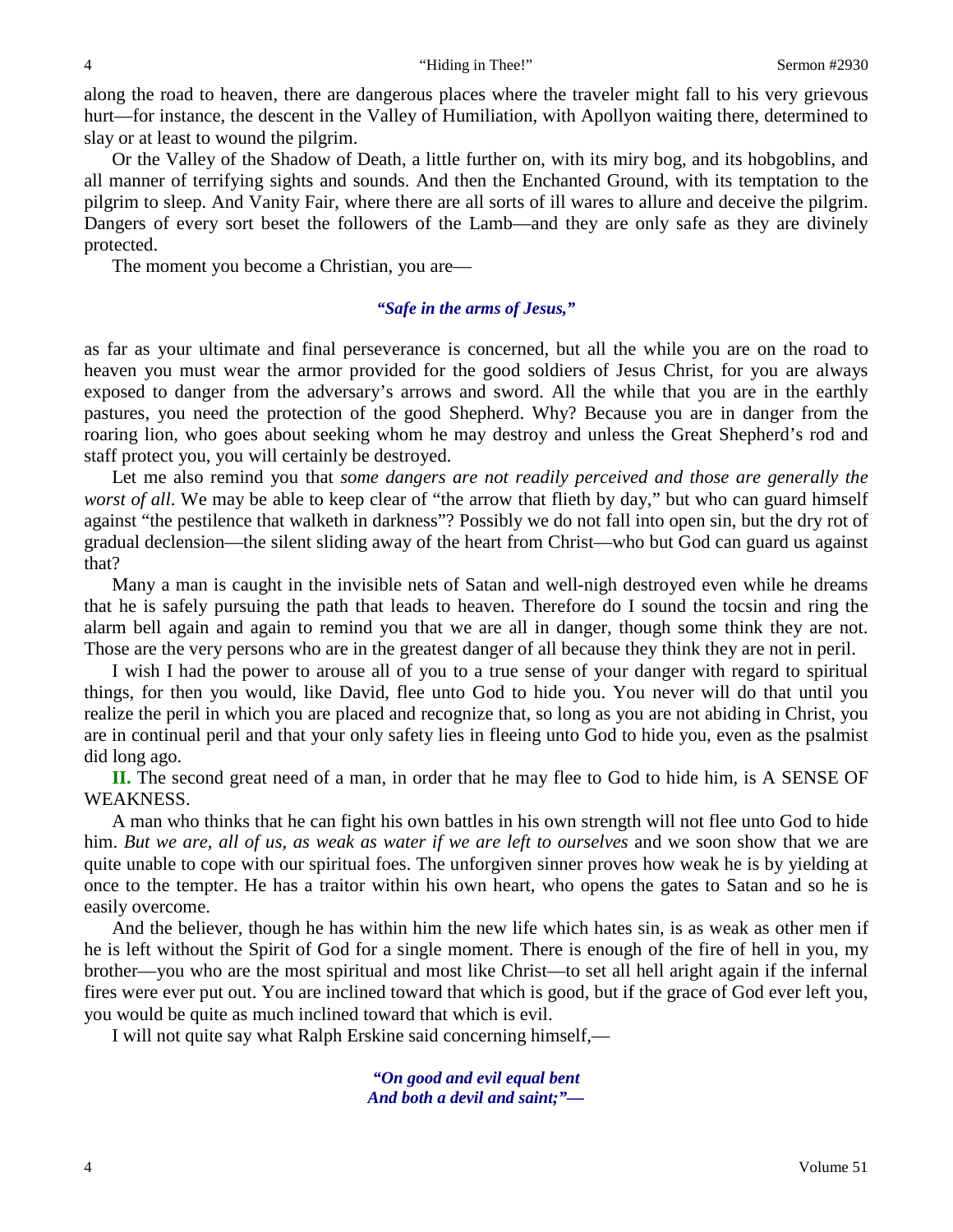but I will say that if a saint could ever be left of God, he would soon become a devil. And he who was so eager after that which was good, would be just as eager after that which is evil. So again I say that we are all of us as weak as water if left to ourselves.

*But some people think that they are very strong.* Hear how the boastful man says, "I can drink my glass of beer or wine, but I shall never become a drunkard. I can attend the theater and see what a low standard of morals prevails there, but I shall never fall into such an evil thing as fornication or adultery. I shall never became a blasphemer. I am not in the habit of even using coarse language and it is quite impossible that I should become profane."

He thinks, when he stakes his small sums of money, that he will never become a gambler. "No," he says, "I am not such a fool as that." Yet, often, when a man says that, you may write his true name in large capital letters—"A FOOL"—for there is no other fool who is so foolish as the one who thinks he is not such a fool as other men are.

When Hazael was told by Elisha what he would afterwards do, he exclaimed, "Is thy servant a dog, that he should do this great thing?" Ah, brethren, we are all sadly weak and those are the weakest of all who think themselves to be strong. Past failures ought to have taught us all how great is our weakness. I wonder if any of you ever tried to soar away into the clouds with the perfectionists who delight to go up in a balloon and seek to live far above all ordinary mortals?

If so and if you are at all like me—and I expect your flesh and blood are very similar to mine—I imagine that you soon discovered your mistake. The very day that you thought your temper was perfect, you found that it was very imperfect. And at the very time that you intended to have no thought or care, and when you had made up your mind that you were not coming down again to the level of this poor groveling world, you found that you could not rise an inch above the ground, and that you were, as far as spiritual things were concerned, just like a lump of lead.

You were made to feel that the best of men are but men at the best and in that way, your failure taught you how weak you are. Even if you are the best man or woman in the world, in yourself you are utter weakness and only Christ Himself can make anything of you. Saint as you are, you are still a sinner saved by grace and you are only holy as you are made so by the blessed Spirit who sanctifies you. If you were left by Him for a single moment, your sinnership would come to the front all too prominently and your saintship would retire to the rear.

Now, brethren and sisters, *in our weakness lies our strength*. The apostle Paul says, "When I am weak, then am I strong." And I wish it were possible for me to produce in all of you, whether you are sinners or saints, the sense of positive inability and utter weakness, for, until you feel that, you will never say to the Lord, "I flee unto thee to hide me."

On the contrary, you will stand out boldly in the place of danger and you will even defy your foes to do their worst against you. You will venture into worldliness. You will go up to the very mouth of the furnace of sin. You will become more daring and more presumptuous, and you will be less on your watchtower—you will keep on going further and further in the wrong way as long as you imagine that you are strong.

But if the Lord will aim His arrows right at the very heart of your strength, and lay all your fancied glory in the mire, and make you to know that you are less than the least of all saints, then it will be better for you. But before you will reach this point, you will have to confess your own nothingness and say,—

#### *"But oh! for this no strength have I; My strength is at thy feet to lie."*

Then you will flee to the Lord to hide you, and then you will be hidden by Him in a safe place—but never till then.

**III.** A third thing which we must all have before we are likely to use the language of the text with truth is A PRUDENT FORESIGHT—"I flee unto thee to hide me."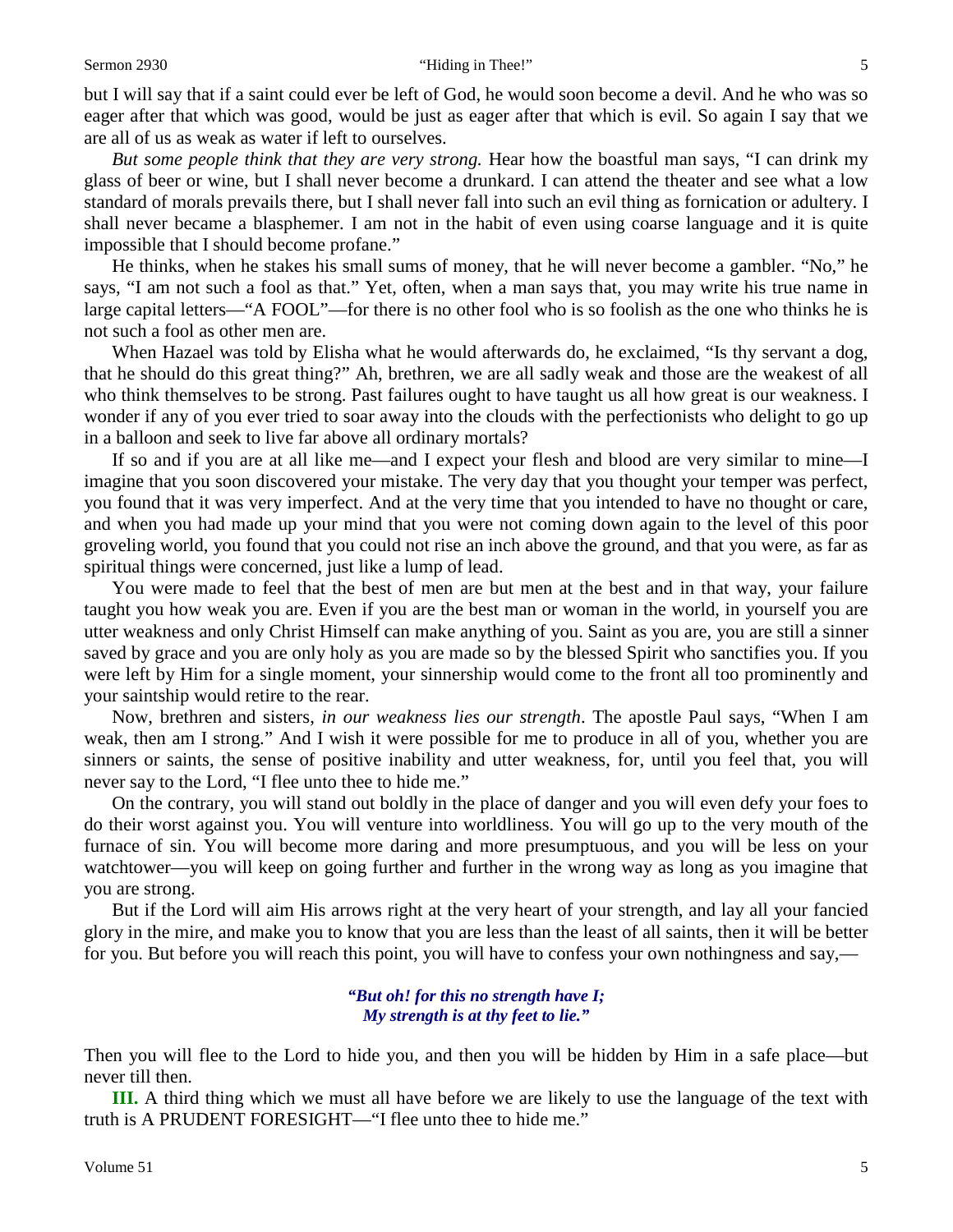The ungodly man, and in a measure, the unwise believer also, will perceive the peril in which he is placed and yet hesitate, linger, delay, deliberate, procrastinate. This is great folly, yet it is just what thousands are doing. I feel sure that some of you, who are here, are not prepared to live—much less are you prepared to die.

I am glad to see you come to the house of God on a weeknight, for it looks as if you had some desire to find out the way of everlasting life. Yet how many there are among you who are living as if this life were all! You are quite unprepared for that great day to which you all know you are hastening, and you do not like to even hear anything about death and the judgment to come, because you are utterly unfit to face those stern realities.

Are you always going to put off thoughts about these all-important matters and to go on living without the slightest preparation for eternity? You know that you are in danger and that you are too weak to face that danger all alone, though you have not yet fully perceived how great your weakness is. Oh, that you would be wise enough to begin to look about you for a way of escape!

When you are in this sense wise, you will flee unto God to hide you—but until you do get at least a little of this sacred prudence, and some of the wisdom which the Holy Ghost teaches, you will delay, and delay, and delay, till, on some dread day, the long-gathering clouds will discharge the awful storm of divine judgment upon your devoted head. And then, you will not be able to flee unto Christ to hide you, for the harvest will be past and the summer will be ended—but you will be "not saved."

The Lord, by His grace, has made Christian men and women more full of forethought than the ungodly are, and they have desired to escape from the wrath to come and they have done so. And let me tell you, sinner, you who have not yet fled to Christ for salvation, that while it is a blessed thing to be delivered from the wrath to come, it is also a most delightful thing to be delivered from the fear of it even now.

I do not think that I could live an hour, without being in the bitterest agony, if I had any sort of doubt about my safety in Christ Jesus, for I have a most vivid sense of my danger and my weakness apart from Him, and these, like wings, bear me to the Rock of Ages where I can hide in absolute security. But I could never rest in peace if I thought that God was angry with me, or if I knew that if I were to drop down dead, my soul would be in hell. How can any of you remain unconcerned in such a sad condition as that? Surely it must be because you do not realize what your true condition is.

If I could lock some of you up in a room and make you think about your position with regard to God, you would be very uncomfortable. You would almost as soon go to prison as sit down to think about the needs of your immortal spirit. Yet it is wrong for a man to be afraid to look into the books in which he keeps his soul's accounts. It is worse than foolish to be afraid to test the soundness of the foundation of the house in which he dwells. It is sheer madness to be afraid to look to the state of his soul to see whether it has the marks of death upon it or not. Do not any of you be so foolish, so insane.

You insure your lives, you insure your houses, you put on warmer garments as winter approaches, and if you have only some slight ailment, you run to a doctor. Have you no care about your immortal souls? Have you no anxiety concerning death and eternity? Or are you resolved to play the fool before high heaven? I pray you, do not so, but awake to something like prudence. And any one of you who does so will say to God, as David did, "I flee unto thee to hide me." You never will do this until you exercise such wise forethought as I urge upon you.

**IV.** Now, fourthly, and briefly, before anyone of us will say to the Lord, "I flee unto thee to hide me," there must be A SOLID CONFIDENCE.

What kind of confidence do I mean? *A solid confidence that God can hide us.* Did you notice the second hymn that we sang? It always seems to me that the writer had a wonderful conception of God in His awfulness and greatness to be feared, and then he says—

*"Yet I may love Thee, O my God!"*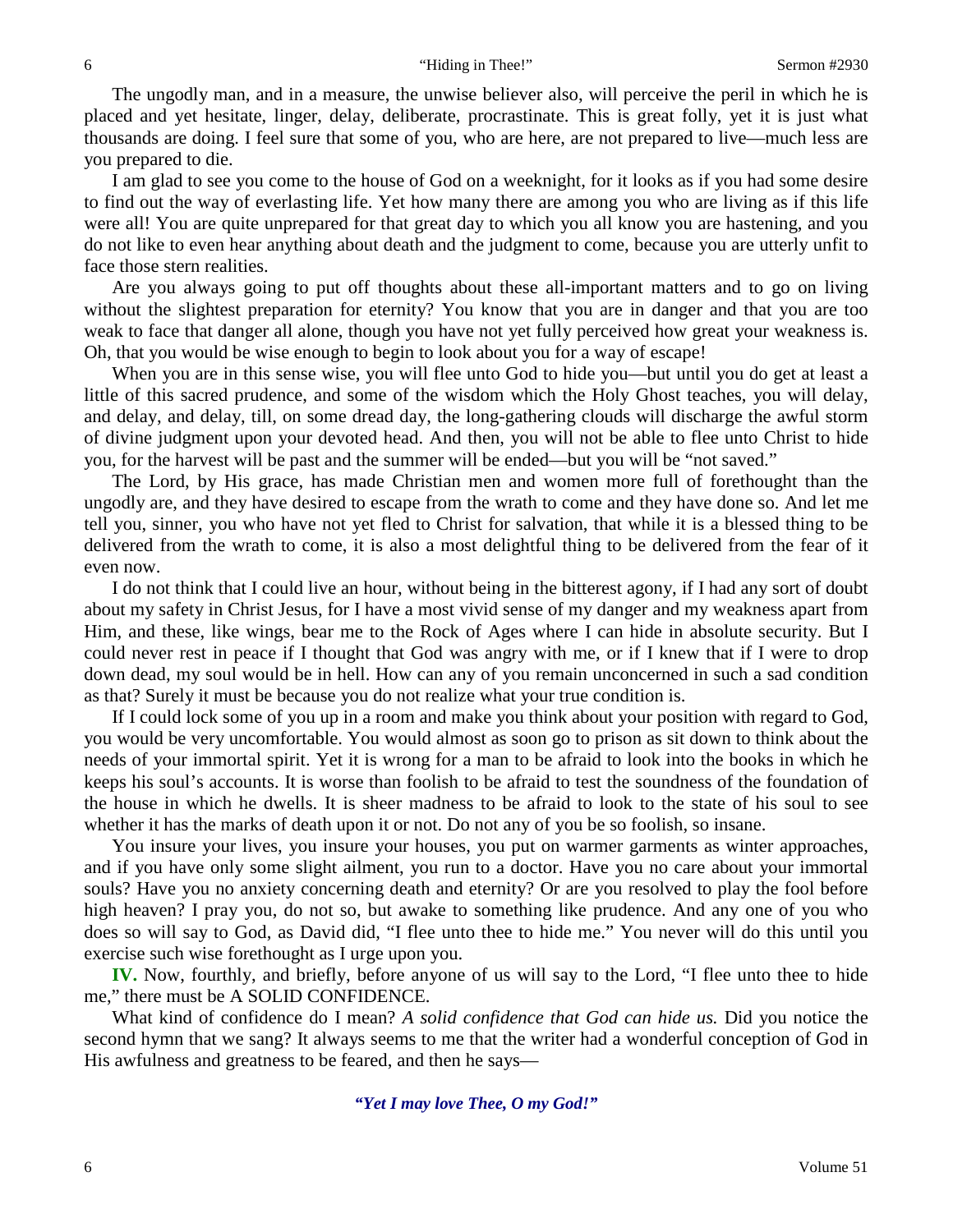Think of the great God who made the heavens and the earth, who is everywhere, filling all things, and doing all things according to the good pleasure of His own will—and then say to yourself, "If I flee unto Him—if He will permit me to flee unto him to hide me—how safe I must be! It is He of whom I have been afraid, but if I can hide in Him, how secure I shall be! If I can find a shelter in Him, what a perfect shelter that must be!"

When God lifts up His sword of justice, in His almighty hand, to smite the sinner, if that sinner can lay hold upon His arm and cling firmly to it, how can God smite him? And He urges us to take hold of His strength. A heavy blow falls with the greatest force upon those who are some little distance away from the striker. When a man intends to strike a tremendous blow, if his adversary runs up close to him and clings to his arm, what can he do with him?

And fleeing to God to hide us does, as it were, disarm God—therefore I urge you to flee unto God in Christ that He may hide you from His justice and He can rightly do this because Christ has borne for all believers the punishment that was due to their sin, and therefore, the God of justice can Himself smile when He sees a sinner hidden in the Christ who made a full and complete atonement for his sin.

Whither can any of you flee from the presence of God? If you ride upon the sunbeams, He will track you. If you plunge into the deeps of the sea, He will discover you. If you could climb up among the stars, He could pluck you from your hiding place, for He is everywhere. But if you flee to God in Christ to hide you, you must be safe forever.

I have read an old story of a rebel, who was hunted by a certain king, but who disguised himself and entered into the king's tent and partook of his hospitality before anyone discovered that he was the very man whose life the king had been seeking. And the king nobly and generously scorned to kill the foe who had fled for shelter to his own tent. O poor guilty soul, this is the message of the Gospel—Flee to God to hide you from God. Turn to Him as the prodigal returned to his father to obtain forgiveness of the wrong which he had done to his father!

And you Christian men and women, this is to be your constant joy, that *you always can hide in God—*that there is no trouble, difficulty, or danger from which God will not be a shelter to you, for, as He is a shelter from His own justice, He must be a shelter from everyone else and everything else that would harm you.

And *you may always hide in God*. You will never say to the Lord, "I flee unto thee to hide me," until you know that you may hide in Him. Yes, beloved, you may flee to God to hide you, for God is never more truly God than when He receives poor souls that make Him to be their hiding place.

It is said that on one occasion when certain wise men were sitting together in council, a poor bird, which was pursued by a hawk, flew into the bosom of one of the counselors, and he—the only man in the whole company who would have done such a thing—plucked the trembling bird out of his bosom, wrung its neck, and threw it away from him. Whereupon the other counselors all rose up and voted for his immediate expulsion from their assembly, for they all felt that any man who could do such a deed as that was unworthy to have a place in their ranks—and we may be quite sure that the ever-merciful JEHOVAH will never take a soul that has flown in His bosom for shelter and destroy it.

You dread God, poor soul, but you need never do so. If you are in Christ Jesus, God is so fully reconciled to you that, when you are pursued by sin, or Satan, or trouble of any kind, the safest place for you to fly to is His bosom, and there you are safe forever, for He will never cast you out. If you have this confidence in God, you will say to Him, as David did, "I flee unto thee to hide me."

**V.** One thing more is needed and that is ACTIVITY OF FAITH.

There are some of you who have heard what I have been saying about hiding in God, and as you go home you will say, "Yes, we know that we are in danger, we know that we are weak, we know that we need a secure hiding place, and we know that God is willing to hide us." Well, then, if you know that, will you not at once flee unto Him to hide you?

Beloved, you who have often fled unto Him to hide you, will not you again flee to Him? Some of you may have a new form of trouble which has just come upon you and it is of such a kind that you do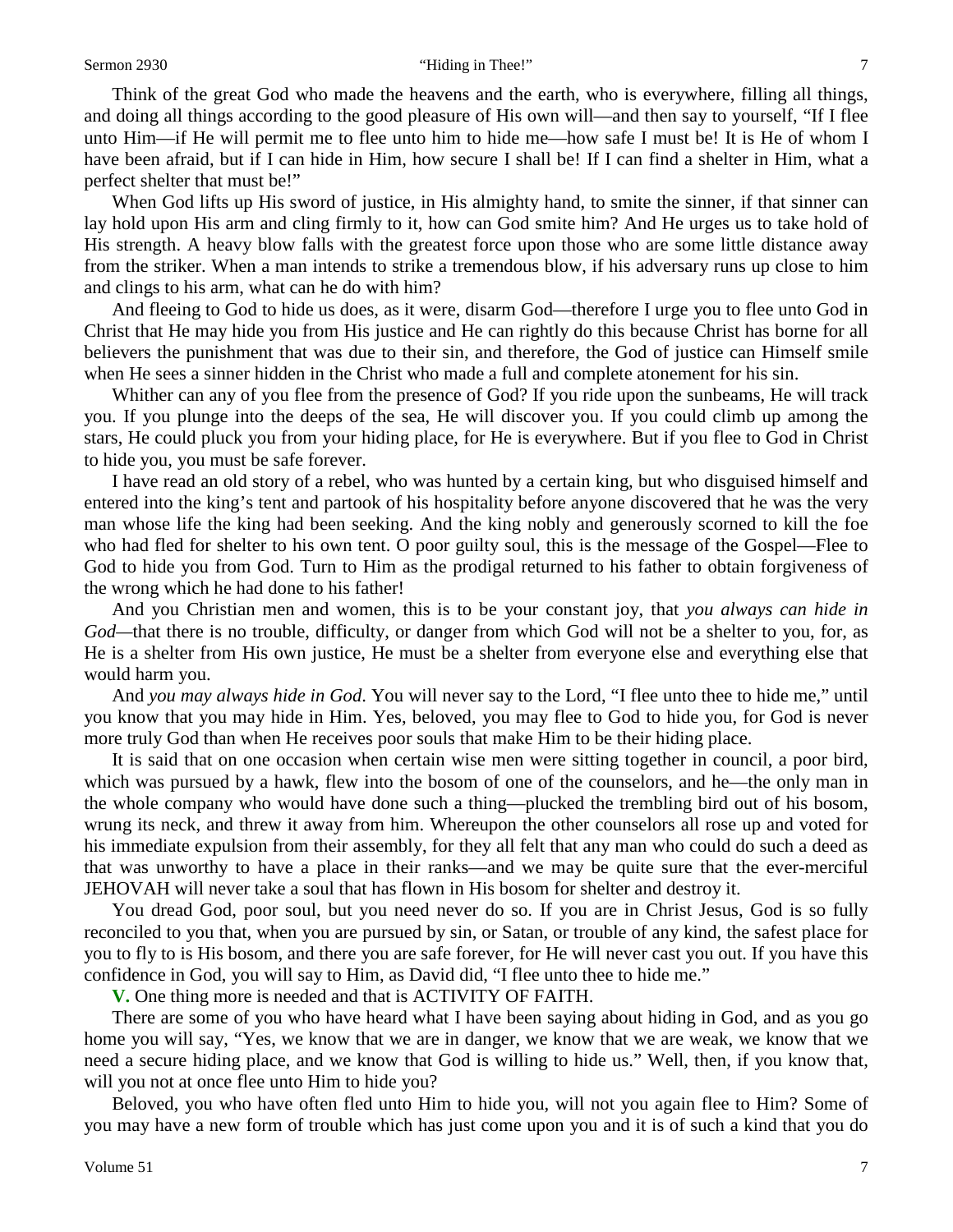not like to tell anybody about it. I pray you, do not keep it to yourself for even another minute, but flee unto God and tell Him all about it.

I must confess my own folly in this respect, for I have been foolish enough, partly through weariness of body and brain, to nurse a trouble which I ought to have cast upon the Lord long ago. One does not mind nursing his own children, who may grow up to be a comfort to him, but it is always a pity to nurse trouble, for that often means taking a serpent's eggs and putting them into our bosom to hatch there into serpents that will sting ourselves.

This is a most foolish course of action—would it not be far wiser for us, as soon as any trouble comes upon us, to flee unto the Lord to hide us from it? Let us be cowardly enough to run away from our trouble. Nay, it will not be cowardice, but true bravery to always run unto God directly any trouble comes upon us, each one of us crying to Him with David, "I flee unto thee to hide me."

Suppose that twenty troubles should come to us in a day and that we should flee to God twenty times with them, I think that we might almost pray to God to send twenty more troubles, so that we might flee unto Him forty times a day. Any reason for going to God must be a blessing to us, for going to God is going to bliss. So we may even turn our troubles into blessings by making them drive us unto Him.

I want to keep you, dear friends, to the practical point of my subject. Have you been worrying yourself, since you have been here, about a trial that you expect to fall upon you towards the close of this year? You fear that Christmas is not likely to be "a merry Christmas" to you—there are many bills coming in and not much hope of the money with which to meet them. Well, then, flee unto God with that trouble and whatever is burdening your heart or your mind, flee to God about it and leave it all in His hands—and go on your way rejoicing.

Last of all, is there not some poor sinner here who has never yet believed in Jesus Christ as his or her Savior? How happy I should be if, even before you leave this place, you would flee unto the Lord to hide you! You do not need even to go into the vestry to talk to the elders. You may do that, if you like, and they will be glad to see you—but your best plan is to tell the Lord, while you are sitting in that seat, that you are a sinner far off from Him and that you wish that He would save you. Ask Him, for Christ's sake, to have mercy upon you. Trust His dear Son to save you. Tell Him that you do trust Him to save you and He will do it, for, according to your faith shall it be unto you. Flee unto Him to hide you.

There are His dear wounds and you are a poor feeble dove—and the cruel hawk is after you. You cannot fight with him for he would tear you in pieces—you can only escape from him by flying to the wounds of Jesus. Do so, then, for your pursuer cannot reach you there.

> *"Come, guilty souls, and flee away Like doves to Jesu's wounds: This is the welcome Gospel-Day, Wherein free grace abounds."*

God bless you all, for His dear Son's sake! Amen.

### **EXPOSITION BY C. H. SPURGEON**

#### *PSALM 143*

**Psalm 143:1-2.** *Hear my prayer, O LORD, give ear to my supplications: in thy faithfulness answer me, and in thy righteousness. And enter not into judgment with thy servant: for in thy sight shall no man living be justified.*

That is, of course, apart from the wondrous system of justification by faith in Jesus Christ whereby believers are made the righteousness of God in Him. Apart from that righteousness, no man living can be justified in the sight of God.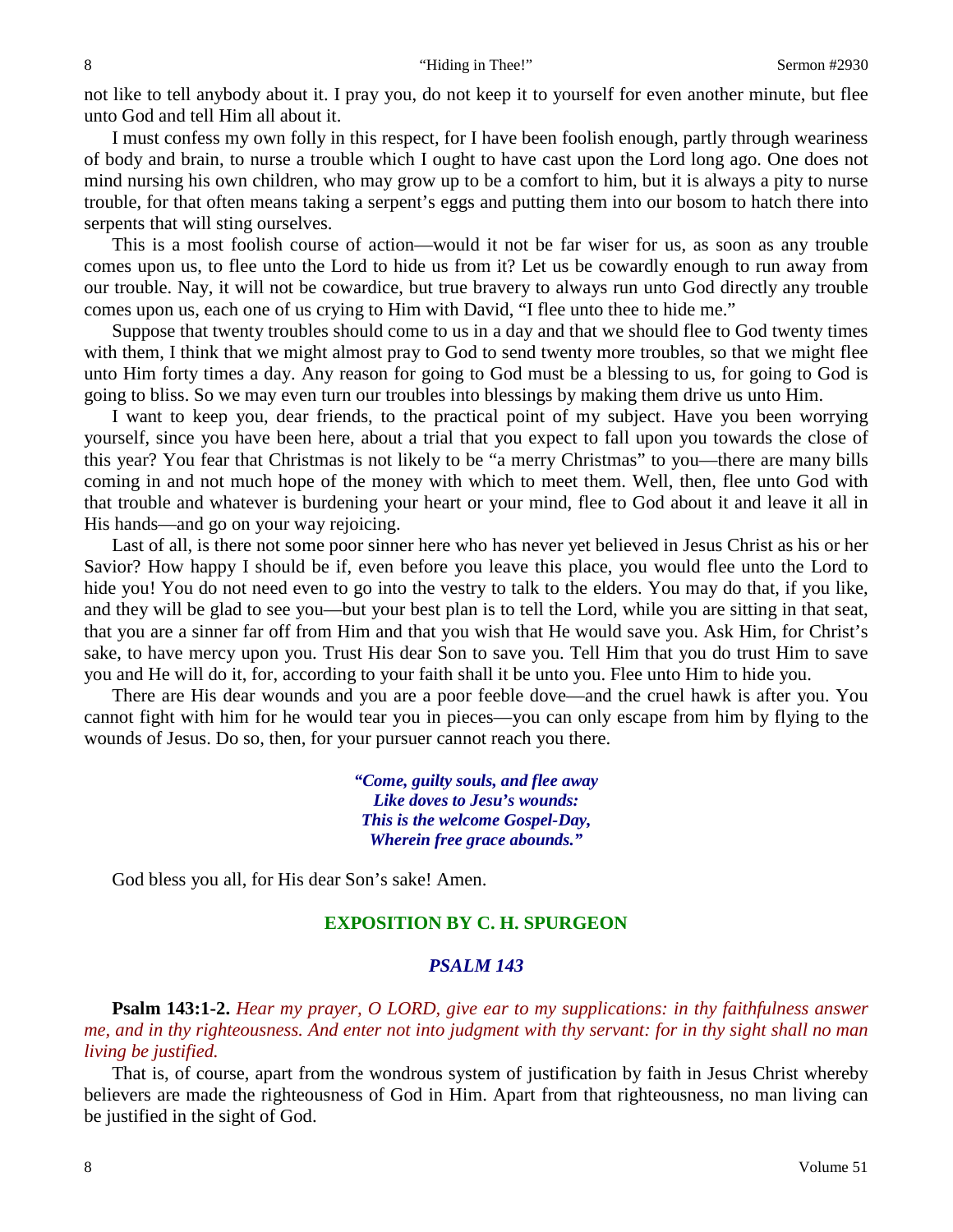#### Sermon 2930 "Hiding in Thee!" 9

**3-4.** *For the enemy hath persecuted my soul; he hath smitten my life down to the ground; he hath made me to dwell in darkness, as those that have been long dead. Therefore is my spirit overwhelmed within me; my heart within me is desolate.*

Are any of you passing through this trying experience? If so, does it not encourage you to find that somebody else has been this way before you? The road is very rough, but there is a man's footprint there, the footprint of a man whom God greatly loved, even the man after God's own heart. Ah, dear friends, in those deep sorrows of yours, you are not alone—David has passed this way before you and what is still better, David's Lord has traversed this rough road. In all our afflictions He was afflicted. He was tempted in all points like as we are, so He can most perfectly sympathize with us in all the troubles through which we are called to pass.

**5-6.** *I remember the days of old; I meditate on all thy works; I muse on the work of thy hands. I stretch forth my hands unto thee: my soul thirsteth after thee, as a thirsty land. Selah.*

One of the things which God's people are in the habit of doing, when they are in deep trouble, is to look back upon their past experience. You may have seen the bargemen on the canal push backwards that they may propel the barge forwards, and sometimes we who believe in Jesus Christ have to push backwards—to look back on our past experience in order to derive fresh courage for the present hour of trial.

So the psalmist says, "I remember the days of old, I meditate on all thy works; I muse on the work of thy hands." Yet in David's day of distress, when he had meditated upon his experiences in the past, that did not satisfy him. He wanted his God, therefore he cried unto the Lord, "I stretch forth my hands unto thee: my soul thirsteth after thee, as a thirsty land."

When the fields have long been dry, because there has been no rain, you see how the earth opens its mouth in great cracks as if it gaped for the rain it so sorely needs—and David's soul seemed thus gaping with a strong desire after the living God, "My soul thirsteth after thee, as a thirsty land."

**7-8.** *Hear me speedily, O LORD: my spirit faileth: hide not thy face from me, lest I be like unto them that go down into the pit. Cause me to hear thy lovingkindness in the morning; for in thee do I trust: cause me to know the way wherein I should walk; for I lift up my soul unto thee.*

This is a beautiful prayer which any of you might present to the Lord, "Cause me to know the way wherein I should walk." You are perplexed as to what you ought to do. You wish to do that which is right, but you are not sure what is right. Yet God can cause you to know the way wherein you should walk—He leads the blind by a way that they know not and in paths which they have not seen.

So breathe this prayer to Him in the hour of your perplexity,—

*"Guide me, O Thou great JEHOVAH, Pilgrim through this barren land: I am weak, but Thou art mighty, Hold me with Thy powerful hand!"*

Or say with David, "Cause me to know the way wherein I should walk, for I lift up my soul unto thee." He seems to say, "My soul is like a dead weight which cannot lift itself up, but in the strength which You do impart to me, I lift it up. I will not let it lie like a dead log before You—'I lift up my soul unto thee."

**9-10.** *Deliver me, O LORD, from mine enemies: I flee unto thee to hide me. Teach me to do thy will;*

This is another most blessed prayer—"Teach me to do thy will." Most of us want to have our own will and to go our own way—but each one who is truly wise prays to the Lord, "Teach me to do thy will."

**10-11.** *For thou art my God: thy spirit is good; lead me into the land of uprightness. Quicken me, O LORD, for thy name's sake: for thy righteousness' sake bring my soul out of trouble.*